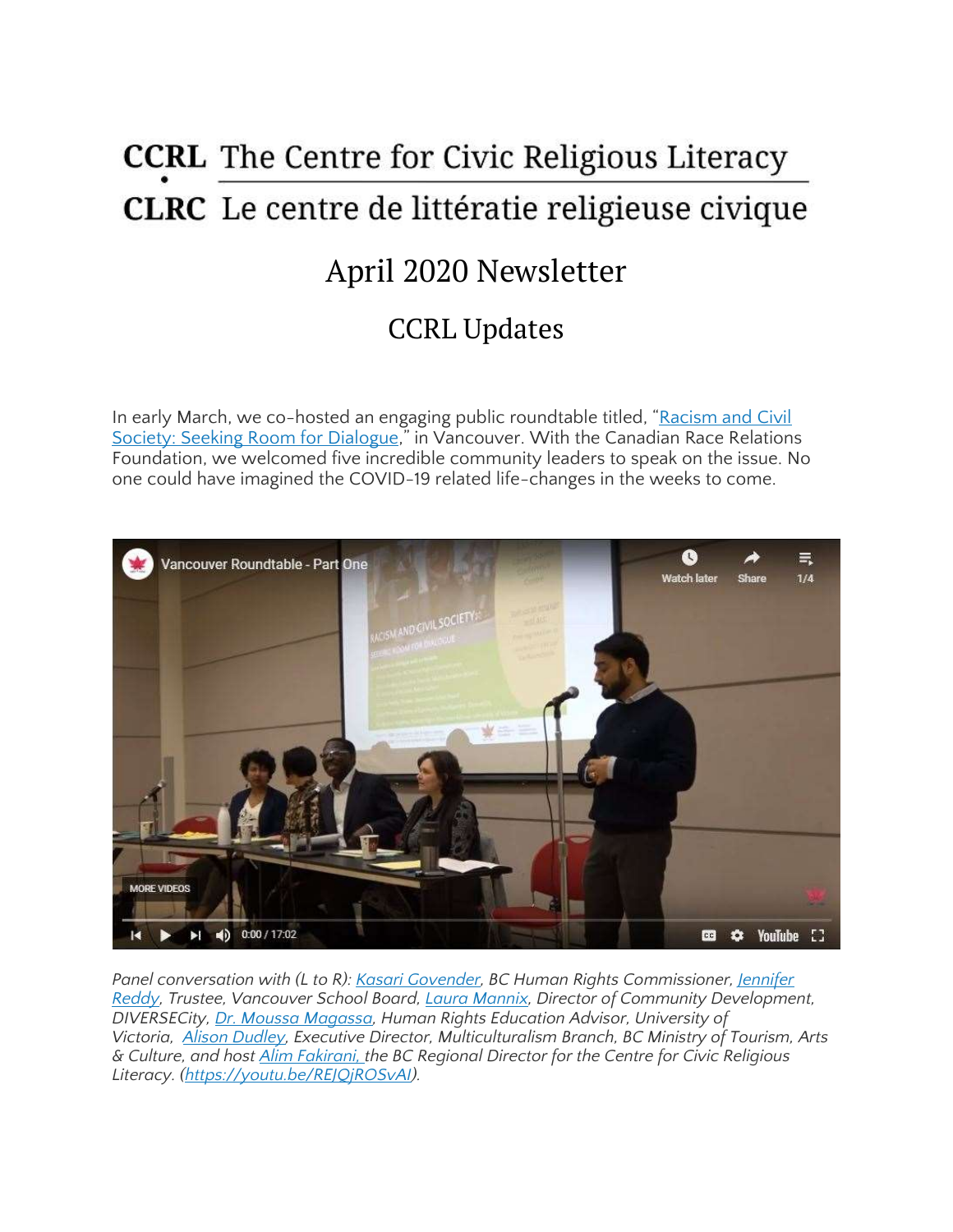In this COVID time, we are very thankful for the healthcare workers, grocery store clerks, postal workers, emergency responders, other frontline workers, and journalists who are working tirelessly to help society persevere and stay informed. We are also tremendously grateful to the political leaders and religious and community leaders who are supporting society at a macro and one-on-one level.

It has thrown our team, many who are full-time teachers and professors, into drastic changes at unprecedented speed. The conferences to meet you and many stakeholders in our work have all been postponed or canceled. Now, we are engaging with our network to plan and prepare for the future while trying to transition into online [engagements.](https://ccrl-clrc.ca/our-presentations/)

Through all this, we see religious, spiritual, and non-religious leaders and communities respond to this globally. The understanding of civic religious literacy reminds us that the expression and practice of one's worldview really does change as social, political, and economic shifts occur. It is so apparent that Wikipedia has even started an article on it: "Impact of the 2019–20 [coronavirus](https://en.wikipedia.org/wiki/Impact_of_the_2019%E2%80%9320_coronavirus_pandemic_on_religion) pandemic on religion", in addition to all the headlines below. Even for religious/spiritual/non-religious groups that do not encourage or require regular in-person gatherings, it is requiring people to adapt certain practices, like mourning. In cultures where funeral services and traditions are exceptionally strong, massive changes are challenging the community well-being at a time that is already trying for many.

For civic well-being, we are also reminded that everyone practices differently, and that society must protect everyone's right to expression and practice of religious and conscience-based worldviews – an easy thing to miss when multiple parts of society change quickly and simultaneously.

Using civic religious literacy, we see: (1) **hate and defiance emerging** from opportunists, such as ISIS and other violent extremist groups, who target [minorities](http://www.worldsikh.org/wso_calls_for_urgent_assistance_to_afghan_sikhs_after_kabul_attack) like Sikh Afghans, (2) **care and compassion abound** as nightly applause for healthcare workers in the [BC](https://www.burnabynow.com/news/daily-salute-to-health-care-workers-is-like-our-virtual-hug-says-burnaby-rcmp-1.24107704) Lower [Mainland](https://www.burnabynow.com/news/daily-salute-to-health-care-workers-is-like-our-virtual-hug-says-burnaby-rcmp-1.24107704) and [Toronto](https://toronto.ctvnews.ca/nurse-almost-brought-to-tears-as-toronto-neighbourhood-cheers-for-health-care-workers-1.4874399) occur, (3) **our common humanity** as [Canadian](https://www.councilofchurches.ca/news/hope-gratitude-and-solidarity/) religious leaders in [ecumenical](https://www.councilofchurches.ca/news/hope-gratitude-and-solidarity/) and interfaith networks unite for the first time in history to encourage all Canadians to protect society and practice self-isolation.

To highlight these pivotal (and other emerging!) changes using the skills of religious literacy, we are listing particular incidents in our **Twitter**, [FaceBook,](https://www.facebook.com/ccrlclrc) and **[LinkedIn](https://www.linkedin.com/company/ccrl-clrc/)** accounts. Please join us as we observe and make sense of these rapid changes to humanity, and seek ways to support one another through them especially as the majority of the world will be entering key religious holidays in the coming weeks.

We wish you good health and peace as we go through this together,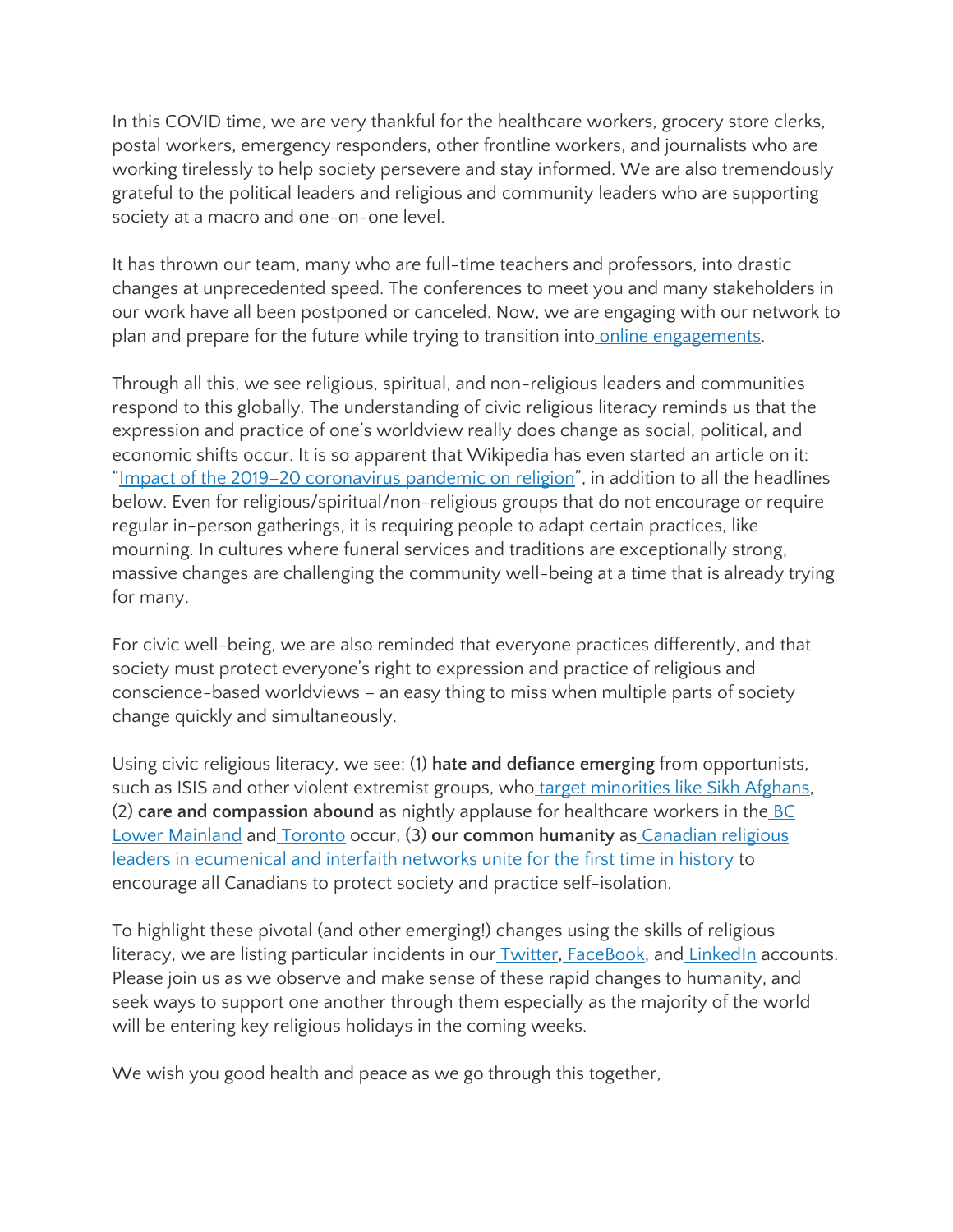# The Pulse



These current headlines reflect how religious, spiritual, non-religious perspectives remain part of our daily lives and society. The special issue on COVID-19 shows a caring and community-based Canada too. Follow our **Twitter**, [Instagram,](https://www.instagram.com/ccrl.clrc/) [Facebook,](https://www.facebook.com/The-Centre-for-Civic-Religious-Literacy-2033697073383562/) and [LinkedIn](https://www.linkedin.com/company/ccrl-clrc/) accounts for headlines on a regular basis. Note, these headlines do not indicate endorsement but are shared for the purpose of awareness.

#### **Canada:**

- How Canadian religious groups are adapting to [COVID-19](https://www.ctvnews.ca/health/coronavirus/how-canadian-religious-groups-are-adapting-to-covid-19-1.4863270) *CTV News*
- WSO Calls For Urgent [Assistance](http://www.worldsikh.org/wso_calls_for_urgent_assistance_to_afghan_sikhs_after_kabul_attack) to Afghan Sikhs After Kabul Attack *World Sikh Organization of Canada*
- Hope, Gratitude and Solidarity: A Message to [Canadians](https://www.councilofchurches.ca/news/hope-gratitude-and-solidarity/) from Religious Leaders in Canada in Response to the [COVID-19](https://www.councilofchurches.ca/news/hope-gratitude-and-solidarity/) Pandemic (FR & EN)

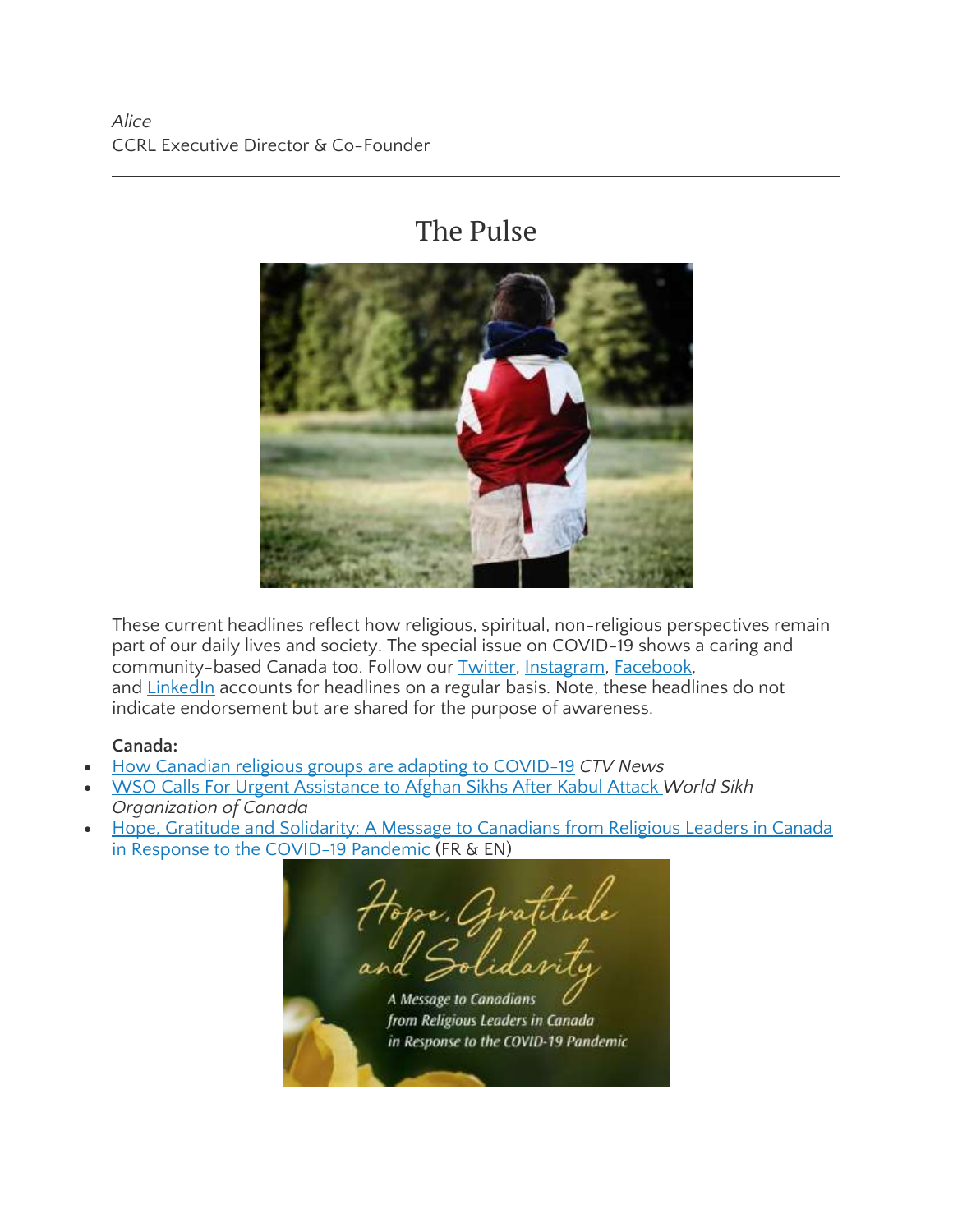#### **Territories:**

- [Warning](https://www.whitehorsestar.com/News/warning-issued-for-visitors-of-local-church-dental-clinic) issued for visitors of local church, dental clinic *Whitehorse Daily Star*
- Nunavut MLA called out for [statement](https://nunatsiaq.com/stories/article/nunavut-mla-called-out-for-statement-about-two-spirit/) about 'two-spirit' *Nunatsiaq News*
- Leaders detail concerns about COVID-19 impacts on Indigenous [populations](https://nationalpost.com/pmn/news-pmn/canada-news-pmn/leaders-detail-concerns-about-covid-19-impacts-on-indigenous-populations) *National Post*

#### **British Columbia:**

- Daily salute to [health-care](https://www.burnabynow.com/news/daily-salute-to-health-care-workers-is-like-our-virtual-hug-says-burnaby-rcmp-1.24107704) workers is 'like our virtual hug,' says Burnaby RCMP *Burnaby Now*
- Surrey Vaisakhi parade cancelled to stop [coronavirus](https://globalnews.ca/news/6667800/surrey-vaisakhi-parade-cancelled-to-stop-coronavirus-spread/) spread *Global News*
- Looking to help? B.C. will now match [volunteers](https://bc.ctvnews.ca/looking-to-help-b-c-will-now-match-volunteers-with-isolated-seniors-1.4869430) with isolated seniors *CTV News*

### **Alberta:**

- Airdrie faith [communities](https://www.airdrietoday.com/coronavirus-covid-19-local-news/airdrie-faith-communities-adjust-to-covid-19-2195335) adjust to COVID-19 *Airdrie Today*
- 'Just another Indian': Surviving Canada's [residential](https://www.aljazeera.com/indepth/features/indian-surviving-canada-residential-schools-200321120015080.html) schools *Al Jazeera*
- [Coronavirus:](https://globalnews.ca/news/6681249/coronavirus-alberta-facebook-groups/) Alberta Facebook groups offering support amid COVID-19 pandemic *Global News*

#### **Prairies:**

- Protecting elders means protecting history: Those most at risk of COVID-19 in [Indigenous](https://www.winnipegfreepress.com/local/protecting-elders-means-protecting-history-569118422.html) [communities](https://www.winnipegfreepress.com/local/protecting-elders-means-protecting-history-569118422.html) are keepers of treasured knowledge *Winnipeg Free Press*
- Faith leaders send [cross-cultural](https://www.cbc.ca/news/canada/manitoba/faith-leaders-hope-healing-winnipeg-coronavirus-1.5504439) messages of hope, healing *CBC Manitoba*
- Families can't go to them, so Ma Mawi staff, [volunteers](https://www.winnipegfreepress.com/special/coronavirus/families-cant-go-to-them-so-ma-mawi-staff-volunteers-filling-needs-stomachs-569257882.html) filling needs, stomachs *Winnipeg Free Press*
- Sask. Court of Appeal sides with [Catholic](https://leaderpost.com/news/saskatchewan/sask-court-of-appeal-sides-with-catholic-divisions-in-theodore-case/) division in school funding case *Regina Leader-Post*

### **Ontario:**

- Nurse almost brought to tears as Toronto [neighbourhood](https://toronto.ctvnews.ca/nurse-almost-brought-to-tears-as-toronto-neighbourhood-cheers-for-health-care-workers-1.4874399) cheers for health-care [workers](https://toronto.ctvnews.ca/nurse-almost-brought-to-tears-as-toronto-neighbourhood-cheers-for-health-care-workers-1.4874399) *CTV News*
- 'It's like a rolling high tide that's coming': Indigenous [communities](https://www.anglicanjournal.com/its-like-a-rolling-high-tide-thats-coming-indigenous-communities-prepare-for-covid-19/) prepare for COVID-[19](https://www.anglicanjournal.com/its-like-a-rolling-high-tide-thats-coming-indigenous-communities-prepare-for-covid-19/) *Anglican Journal*
- YMCA [launches](https://www.sudbury.com/beyond-local/ymca-launches-virtual-y-to-help-people-work-out-from-home-2200911) Virtual Y to help people work out from home *Sudbury.com*
- [Coronavirus:](https://lfpress.com/news/local-news/coronavirus-london-acts-of-kindness-in-a-public-health-emergency) London acts of kindness abound in a public health emergency *The London Free Press*

### **Quebec:**

- [COVID-19:](https://www.lesoleil.com/actualites/covid-19-pas-de-paques-dans-les-eglises-tout-sur-le-web-f14dc492e8c17957906c78949c0452d8) pas de Pâques dans les églises, tout sur le Web *Le Soleil*
- La [communauté](https://www.ledevoir.com/societe/576110/la-communaute-tosh-de-boisbriand-confinee) juive Tosh de Boisbriand confinée *Le Devoir*
- [Indigenous](https://montreal.ctvnews.ca/indigenous-voices-sing-out-for-healing-during-covid-19-pandemic-1.4864812) voices sing out for healing during COVID-19 pandemic *CTV News*

### **Atlantic provinces:**

- From [Amherst](https://www.capebretonpost.com/news/provincial/from-amherst-with-love-during-difficult-times-428535/) with love during difficult times *Cape Breton Post*
- Province offers gift cards, support hotline to Islanders affected by [COVID-19](https://www.cbc.ca/news/canada/prince-edward-island/pei-premier-cabinet-tuesday-evening-covid-19-briefing-1.5508413) crisis *CBC PEI*
- ROSEMARY GODIN: [Reconciliation](https://www.capebretonpost.com/lifestyles/local-lifestyles/rosemary-godin-reconciliation-is-for-all-of-us-426184/) is for all of us *Cape Breton Post*

### **International:**

- Pope's special Urbi et Orbi blessing: 'God turns [everything](https://www.vaticannews.va/en/pope/news/2020-03/pope-francis-urbi-et-orbi-blessing-coronavirus.html) to our good' *Vatican News*
- *A Special [Message](https://www.dalailama.com/news/2020/a-special-message-from-his-holiness-the-dalai-lama) from His Holiness the Dalai Lama The Office of His Holiness the Dalai Lama*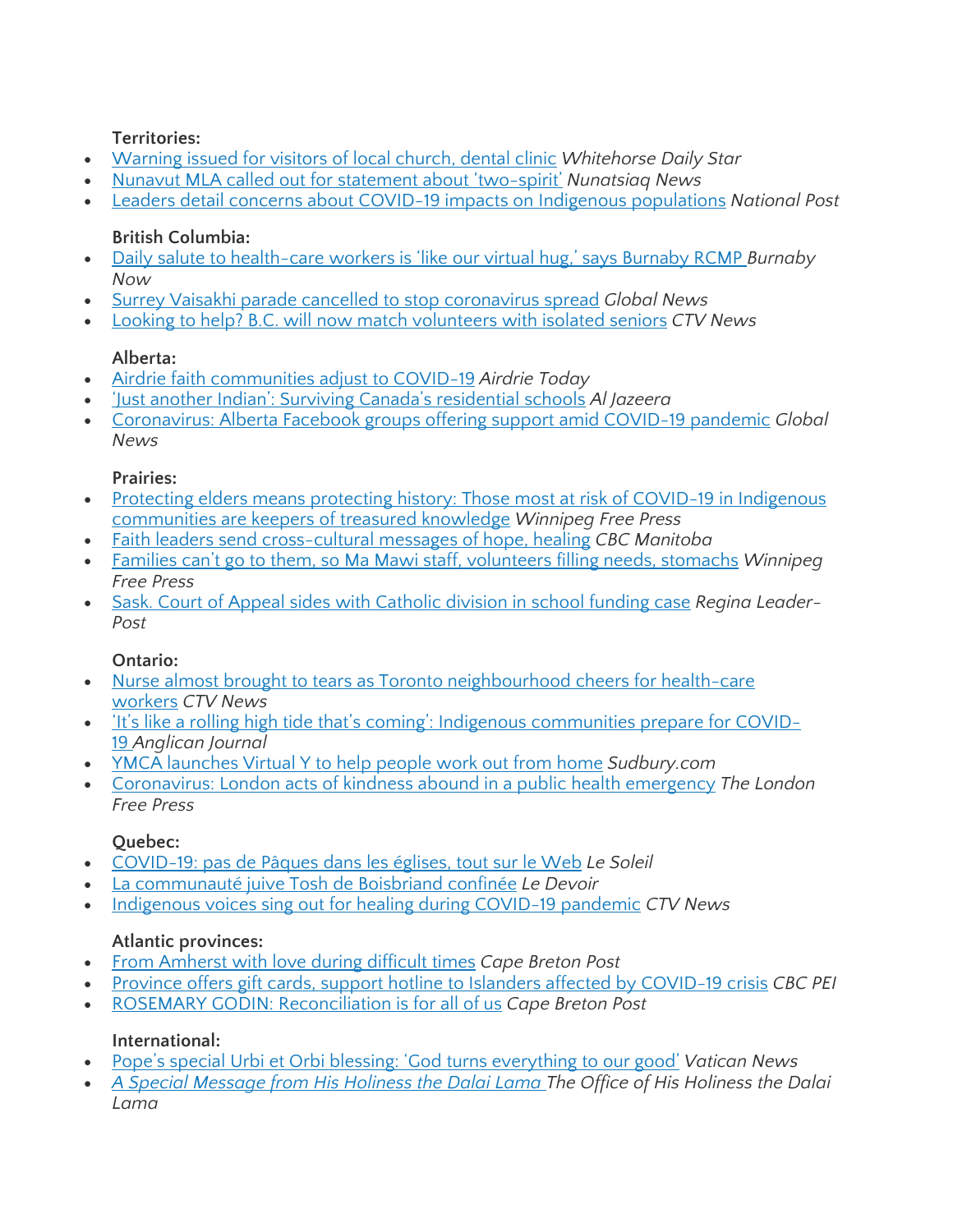- Saudi tells Muslims to wait on Hajj plans amid [coronavirus](https://www.aljazeera.com/news/2020/03/saudi-tells-muslims-wait-hajj-plans-coronavirus-crisis-200331174534584.html) crisis *Al Jazeera*
- COVID–19: BAPS Provides Global Spiritual Continuity During The [Coronavirus](https://www.nbcdfw.com/about-nbc-5/community/covid-19-baps-provides-global-spiritual-continuity-during-the-coronavirus-pandemic/2342157/) [Pandemic](https://www.nbcdfw.com/about-nbc-5/community/covid-19-baps-provides-global-spiritual-continuity-during-the-coronavirus-pandemic/2342157/) *NBC 5 Dallas-Fort Worth*
- *Some U.S. religious leaders flout COVID-19 [restrictions](https://www.cbc.ca/news/some-us-churches-flout-covid-19-restrictions-1.5515436) with large gatherings CBC News*
- Most Americans Say [Coronavirus](https://www.pewsocialtrends.org/2020/03/30/most-americans-say-coronavirus-outbreak-has-impacted-their-lives/) Outbreak Has Impacted Their Lives More than half have [prayed](https://www.pewsocialtrends.org/2020/03/30/most-americans-say-coronavirus-outbreak-has-impacted-their-lives/) for an end to the virus's spread *Pew Research*



# Religious Literacy Thought Corner

Unique to this issue, this list focuses on responses and resources to COVID-19 in relation to religious literacy.

- Grief in the time of [coronavirus:](https://www.theglobeandmail.com/opinion/article-grief-in-the-time-of-coronavirus-how-will-the-way-we-mourn-change/) How will the way we mourn change? *The Globe and Mail*
- [#MuseumWithoutWalls](https://www.agakhanmuseum.org/exhibitions/museum-without-walls) *The Aga Khan Museum*
- Why does nature calm [anxiety?](https://www.bbc.co.uk/programmes/w3csytzt) *The Why Factor, BBC*
- How the [coronavirus](https://www.abc.net.au/radionational/programs/religionandethicsreport/religious-communities-and-coronavirus/12043120) is changing the way we worship *The Religion and Ethics Report, Australia Broadcasting Corporation*
- ["Spirituality](http://www.ing.org/interfaith-series) in a Time of Crisis" FB Live Three-Part Interfaith Panel Series *ING*
- Impact of the 2019–20 [coronavirus](https://en.wikipedia.org/wiki/Impact_of_the_2019%E2%80%9320_coronavirus_pandemic_on_religion) pandemic on religion *Wikipedia* And, don't forget our [Twitter,](https://twitter.com/CcrlClrc) [FaceBook,](https://www.facebook.com/ccrlclrc) and [LinkedIn](https://www.linkedin.com/company/ccrl-clrc/) accounts! We are continuously updating threads and posts to analyze COVID-19 through religious literacy too.

# Cultural/Holy days (April & May 2020)

This table describes the dates generally commemorated or observed by many individuals within a community. Some individuals from each community may not adhere to the cultural/holy days themselves. It is not a comprehensive list of cultural/holy days worldwide but a list of those most commonly recognized across parts of Canada.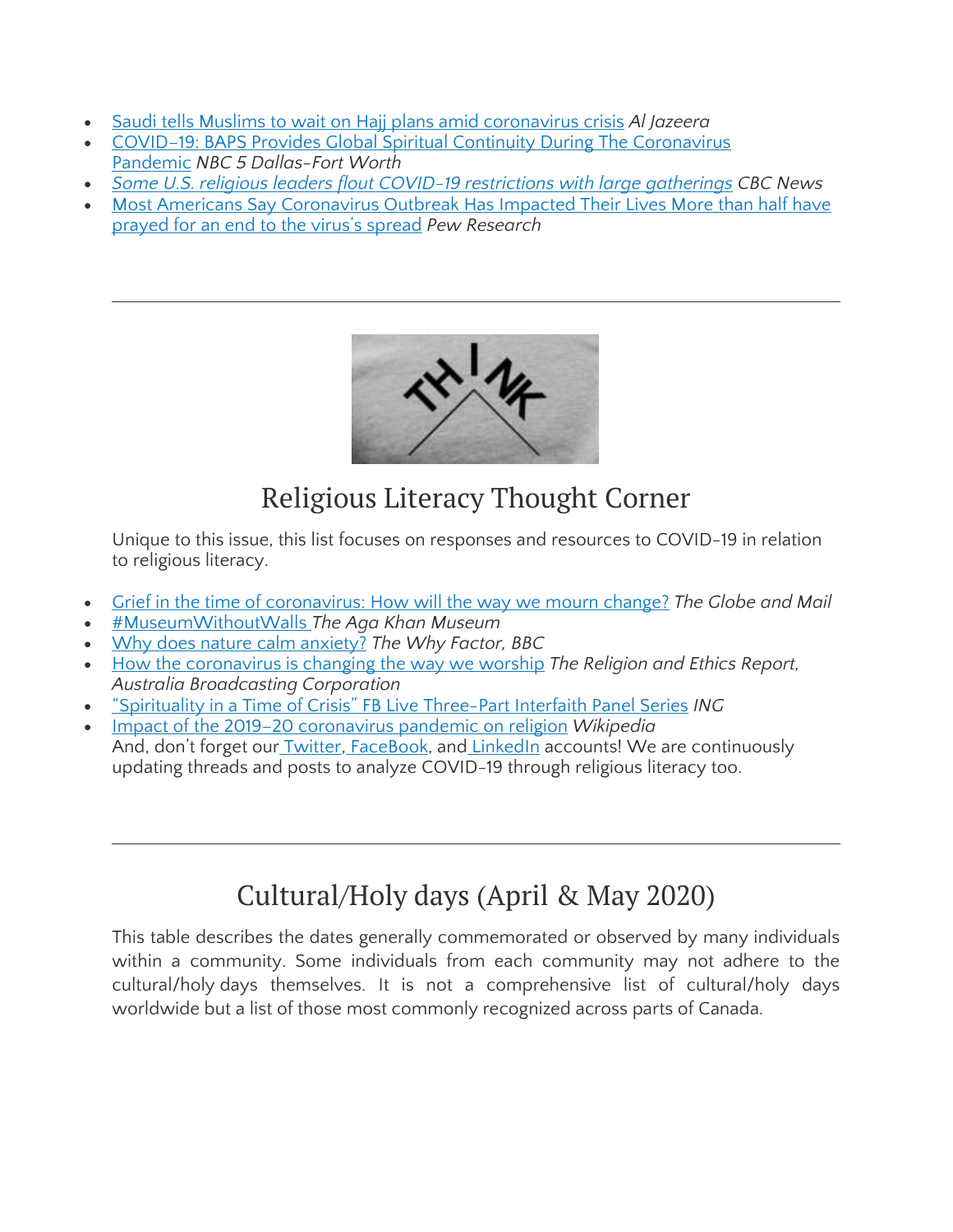

*As the world commemorates many of these important days from home, our team wishes you a rejuvenating time of contemplation and (virtual) community support.*

## **April 2020**

- **APR 2 – Rama [Navami](https://www.officeholidays.com/countries/india/ram_navami.php)** (Hindus)
- **APR 7 – [Hanuman](https://www.beliefnet.com/faiths/hinduism/what-is-hanuman-jayanti.aspx) Jayanti** (Hindus), **Guru [Purnima](https://www.beliefnet.com/columnists/omsweetom/2011/07/guru-purnima-celebrating-the-bond-between-guru-and-shishya.html)** (Hindus), **[Passover](https://www.chabad.org/holidays/passover/pesach_cdo/aid/871715/jewish/Passover-2019-Pesach.htm)** begins (until April 13,
- Jewish people), **[Memorial](https://www.vanderbilt.edu/diversity/jehovahs-witnesses-observance-of-the-memorial-of-jesus-christs-death/) of Christ's Death** (Jehovah's Witnesses)
- **APR 9 – Maundy [Thursday](https://www.christianity.com/christian-life/what-is-maundy-thursday-11628350.html)** (various Christian groups)
- **APR 10 – Good [Friday](https://www.beliefnet.com/faiths/christianity/2007/03/faq-christian-holidays-during-holy-week.aspx)** (Protestant and Catholic Christians)
- **APR 13 – Easter [Sunday](https://www.history.com/topics/holidays/history-of-easter)** (Protestant and Catholic Christians)
- **APR 14 – [Vaisakhi/Baisakhi](https://www.officeholidays.com/holidays/india/vaisakhi)** (Sikhs)
- **APR 17 – Good [Friday](https://www.beliefnet.com/columnists/religion101/2013/05/orthodox-easter-2013.html)** (Orthodox Christians)
- **APR 19 – Easter [Sunday](https://www.beliefnet.com/columnists/religion101/2013/05/orthodox-easter-2013.html)** (Orthodox Christians)
- **APR 20 – First Day of [Ridvan](https://bahaicanada.bahai.ca/the-first-day-of-ridvan-2/)** (until May 1, Baha'is)
- **APR 22 – [Earth](https://earthday.ca/) Day** (Humanists and various other groups)
- **APR 23 – [Ramadan](https://www.bbc.co.uk/newsround/23286976)** begins (Muslims, until May 23)
- **APR 30 – [Vesak](https://www.thoughtco.com/vesak-449912)** or **Buddha [Purnima](https://indianexpress.com/article/lifestyle/art-and-culture/buddhist-countries-and-the-different-names-of-buddha-purnima-5154009/)** (Mahayana, Theravadan, and Riwoche Tibet
- Buddhists), **[Beltane](https://www.thoughtco.com/beltane-4159809)** (Wiccans)

### **May 2020**

**MAY 8 – St. [Mark's](https://www.stminahamilton.ca/2010/05/st-mark-the-great-martyr-apsotle-and-evangelist) Feast** (Coptic Christians)

- **MAY 15 – [Laylat-al-Qadr](https://www.bbc.co.uk/religion/religions/islam/holydays/lailatalqadr.shtml)** (various Muslim groups)
- **MAY 23 – [Declaration](https://www.beliefnet.com/columnists/religion101/2013/05/declaration-of-the-bab-2013.html) of the Bab** (Baha'is)